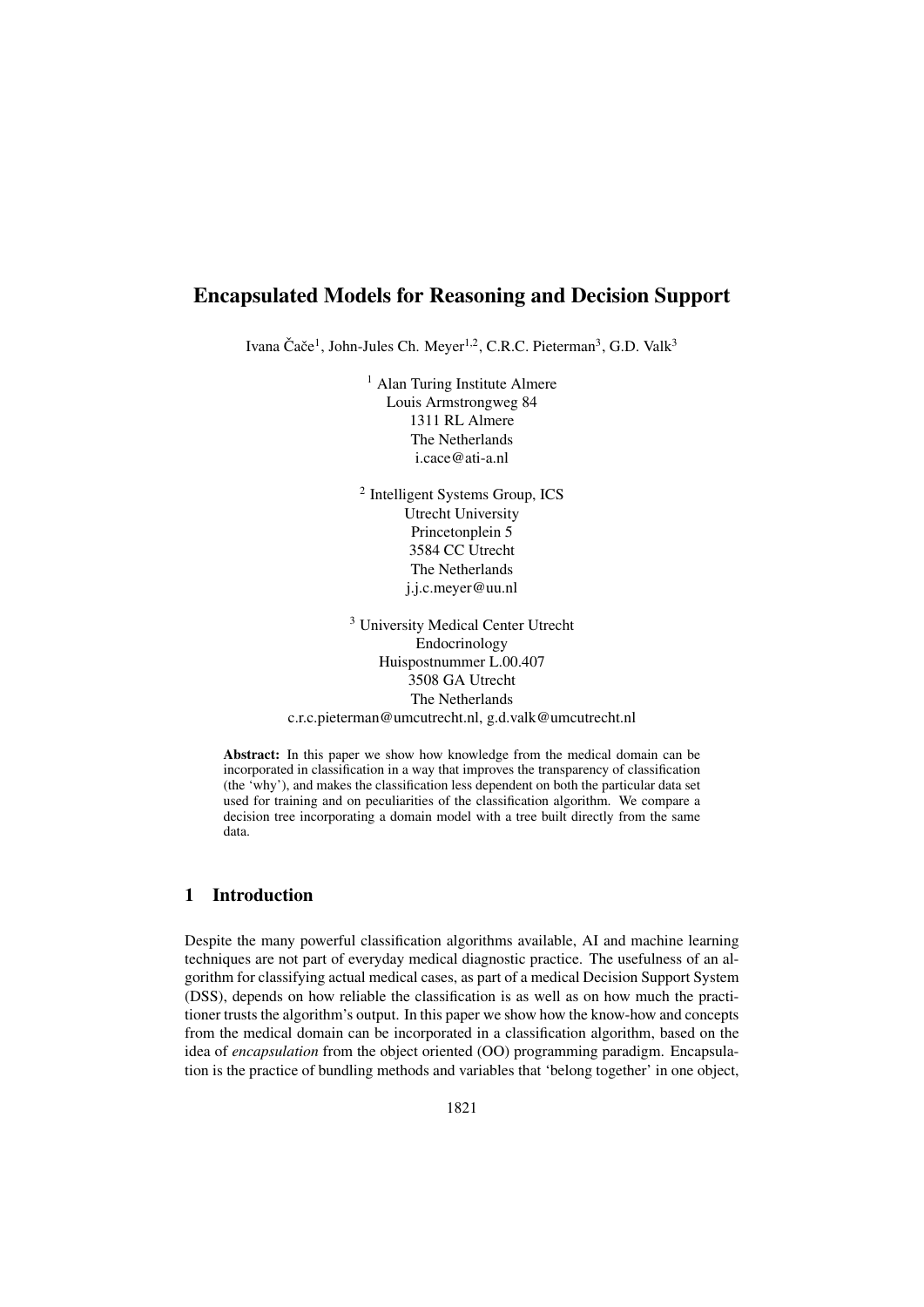for example because they pertain to a specific task or data. It makes software easier to develop, test and maintain [Par72, HL95]. The effect of this approach is twofold: the algorithm should be a better model for the domain and it should make it easier to explain the classification to the user.

We will compare a classification tree incorporating domain knowledge with a classification tree built directly from data. To provide a context for evaluating classifier properties, in Section 2 we discuss reasoning in general in the medical domain, by computers and by practitioners. Then we move to the specific case of diagnosing tumors of the parathyroid glands, in Section 3. Here we describe a classification tree built directly from data, and designed to predict which patients will have surgery within a year  $[HPV<sup>+</sup>11]$ . In Section 4 we introduce a classification tree that we built using the same algorithm and the same data-set, but that incorporates domain knowledge. Finally in 5 we compare the two classification trees and discuss our approach in the context of medical reasoning and the current role played by medical DSSs.

# 2 Machine Learning Models versus Expert Models

In order to compare the way medical practitioners usually reason and the way an artificial system reasons, both need to be described in terms of the same concepts. Let a 'model' denote the description of the problem domain in terms relevant to that domain. For a rulebased DSS the model would be the knowledge base and the inference engine. For a single machine learning (ML) technique the model is the algorithm after learning, for example a classification tree. For a medical practitioner the model consists of all the know-how the practitioner has acquired through training and through practice that applies to the question of how to proceed given a patient's medical findings. Note that in particular cases doctors base their professional opinions largely on models much more restricted than 'all their medical know-how'. These include guidelines, protocols, reference ranges, and so on.

### 2.1 Machine Learning Models

Machine *learning* means building a representation of some part of the problem domain. The resulting model is constrained by the algorithm; if the algorithm is poorly chosen for a domain, the model can never be really good. For example a linear classifier will not do if the data is not linearly separable. It is a well-known fact in the machine learning community that there is no single learning algorithm that performs best on all data sets [Aha92]. The parameters of a model are obtained by learning from one or more data sets or by modeling domain knowledge elicited from an expert. In the first case the model is as reliable and as generalizable as the data set. This reliance on data has the benefit that the base of the model is traceable. The classification process may consist of several steps which may themselves be ML or statistical methods (for example finding the most predictive variables based on Information Theory), or may be based on domain knowledge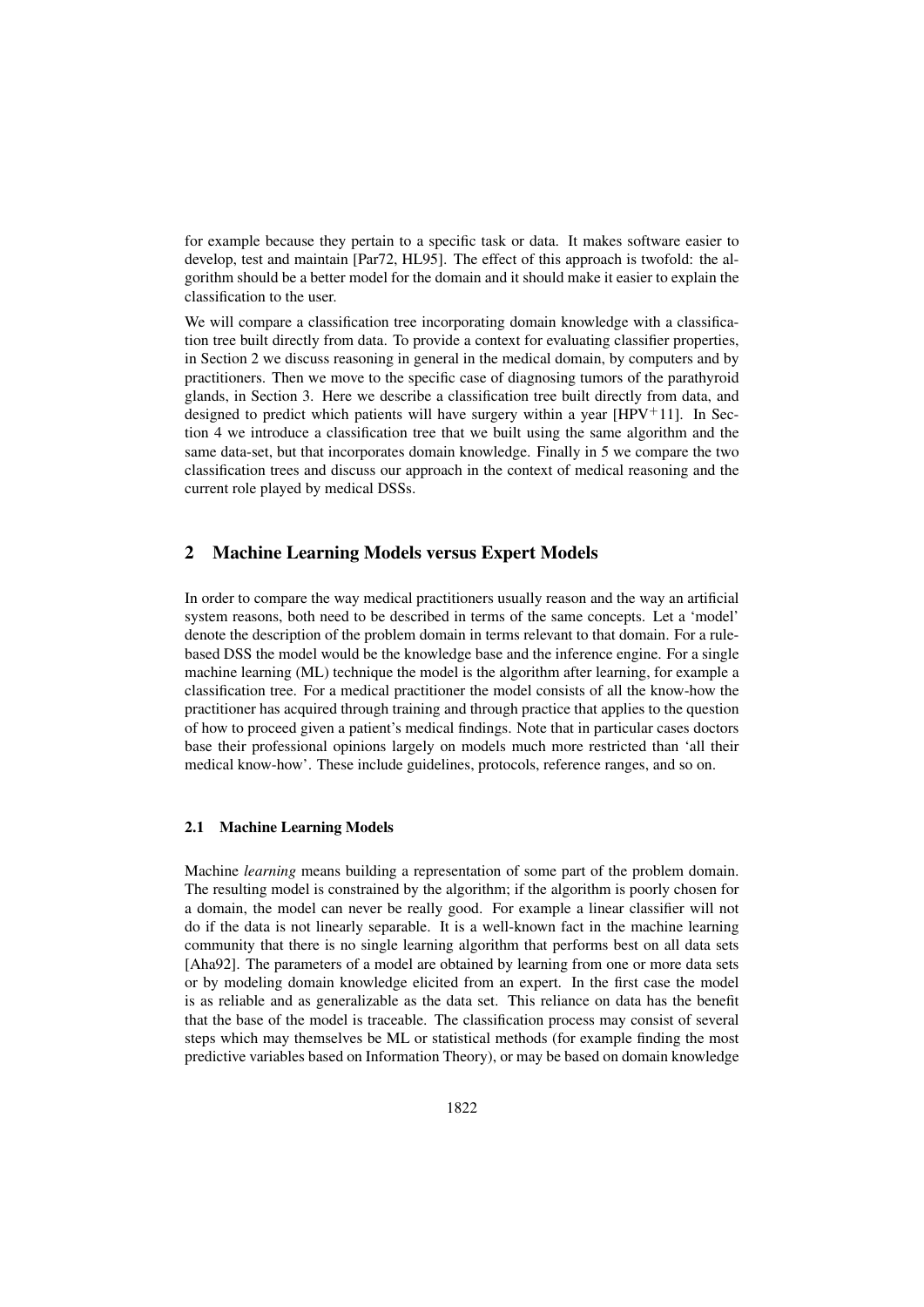(for example picking predictive variables based on expert opinion).

#### 2.2 Medical Practitioners' Models

The models practitioners have at their disposal vary greatly to the extent of how formal (or formalizable) they are. Reference ranges for example, can be expressed as formal rules:  $a \leq x \leq b$ . The practitioners' general know-how, medical and common-sense is at the other end of the spectrum. This type of knowledge constitutes a large part of the doctors' medical model and presumably helps doctors pick the more constrained model to apply to a particular patient's situation. The basis of medical models is formed by consensus among experts. Sometimes, in modern, evidence-based medicine, consensus can be traced back to meta-analysis of many data sets (e.g.  $[PML^+01]$ ).

### 3 Models of hyperparathyroidism in MEN1 patients

In this section a comparison is made between different models that apply to diagnosing a specific medical condition: parathyroid tumors in patients with Multiple Endocrine Neoplasia Type 1 (MEN1). Such tumors cause an increase in parathyroid hormone (PTH) secretion called primary hyperparathyroidism (PHPT). The affected glands have to be surgically removed to prevent disturbances in calcium metabolism and other processes  $[PVD+11]$ .

### 3.1 Medical Models of PHPT

When presented with a patient with suspected PHPT, the clinician will look for deviations in calcium and PTH levels, in addition to assessing other possible predictors. Two different medical models apply to calcium and PTH levels as predictors of PHPT: the normal ranges and the sigmoid relationship between calcium and PTH (see graph in Fig. 1). PHPT patients show the same sigmoid curve, only displaced upwards and to the right. The exact shape of the curve as well as the location of the top and bottom asymptotes (the two horizontal lines) differs across subjects. The individual differences are larger for PHPT patients than in healthy subjects, and the distance between the two asymptotes is also generally larger for PHPT patients [SM94, Par01]. The following observations can be made about the two models: a) Normal ranges and the sigmoid relationship can both be expressed formally; b) There is a discrepancy between the models: the normal ranges describe a rectangular area in the Calcium-PTH plane, disregarding the sigmoid relationship between calcium and PTH; c) The discrepancy between the two models does not confuse practitioners, who combine the two to determine if a patient's values are abnormal; and d) The sigmoid curve describes the *short term* relationship between calcium and PTH, the changes that occur in PTH levels, minutes after changes in calcium levels have been arti-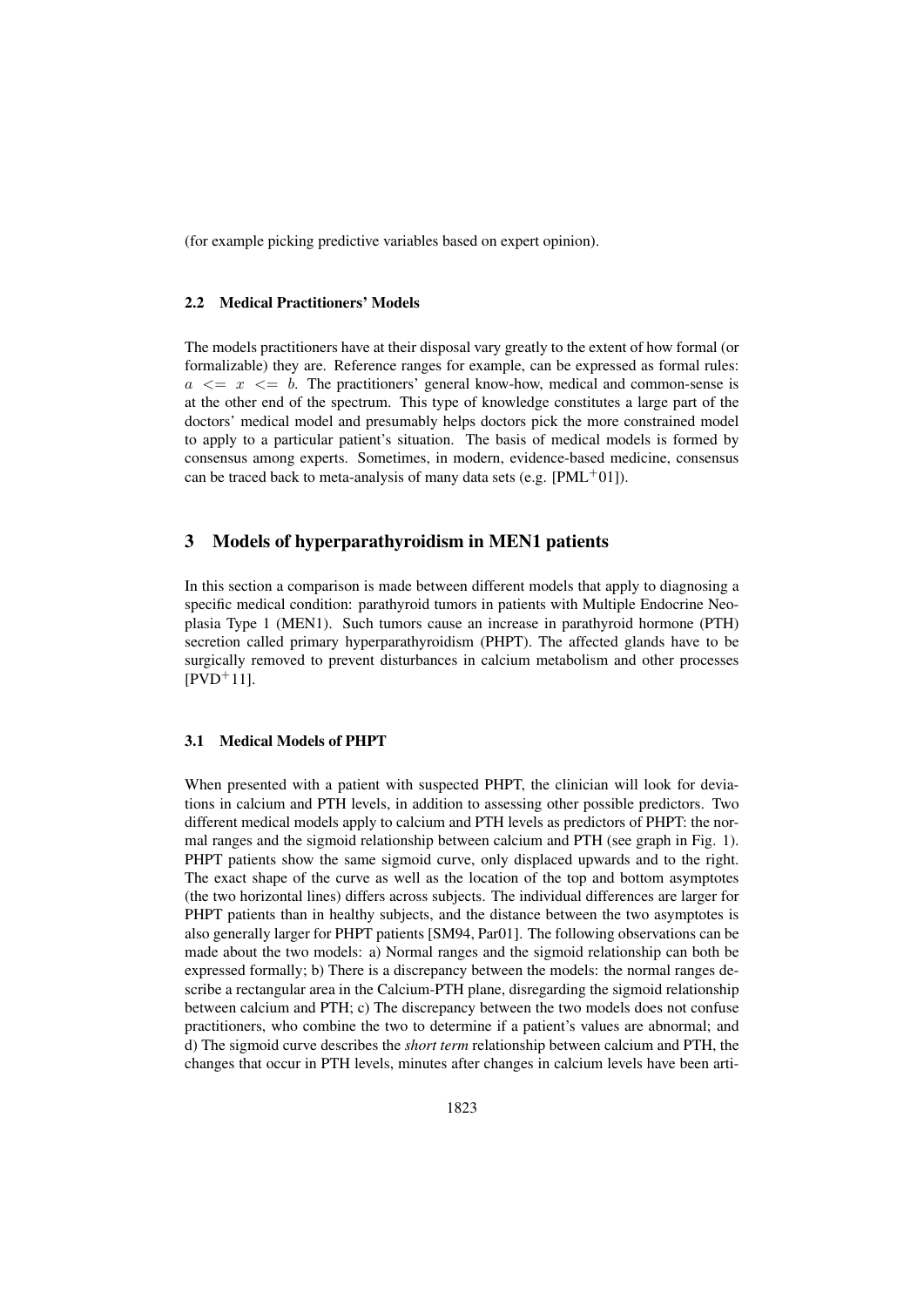

Figure 1: Sigmoid curve of the calcium-PTH relationship. Normal values are inside the gray rectangle (exact reference ranges differ per laboratory.) Also shown: values found in a healthy subject when calcium levels were manipulated  $[SHC+10]$ , and in a MEN1 patient prior to surgery.

ficially induced. Without manipulation, values along the slope of the sigmoid (and inside the reference ranges) are found.

### 3.2 A Machine Learning Model of PHPT in MEN1

Höhle et al. trained [HPV $+11$ ] a decision tree generator [Kot07, Qui86] to find MEN1 patients who needed surgery based on yearly average calcium and PTH levels. They used discretized, average values for three years in a row. The data came from the MEN1 data set collected in Utrecht and Nijmegen. The best trees perform well: 91% of the training cases and 95% of the test cases from the dataset were classified in concordance with the surgeon's decision.

The first junction in the best tree occurs at a calcium level of 1.3 mmol/l, corresponding to the upper limit of the normal range. Higher average calcium levels indicate surgery but only in combination with high PTH. These results illustrate the importance of incorporating domain knowledge in classification. If there had not been a category boundary at or near 1.3 mmol/l, a decision threshold coinciding with the medical guidelines (i.e. normal range) simply would not be found. Calcium and PTH were discretized with the medical models in mind [HPV<sup>+</sup>11]. The MEN1 data show (Fig.2) that the values of both calcium and PTH are higher as patients are closer to surgery, as could be expected from the medical model discussed earlier. The ideal boundary to separate patients for surgery would be a downward slope, more or less parallel to the slope of the sigmoid curve, see Fig.3. Decision trees are generally not the best classifier to represent this type of model. To approximate a slope a tree would need to incorporate more splits on the same variables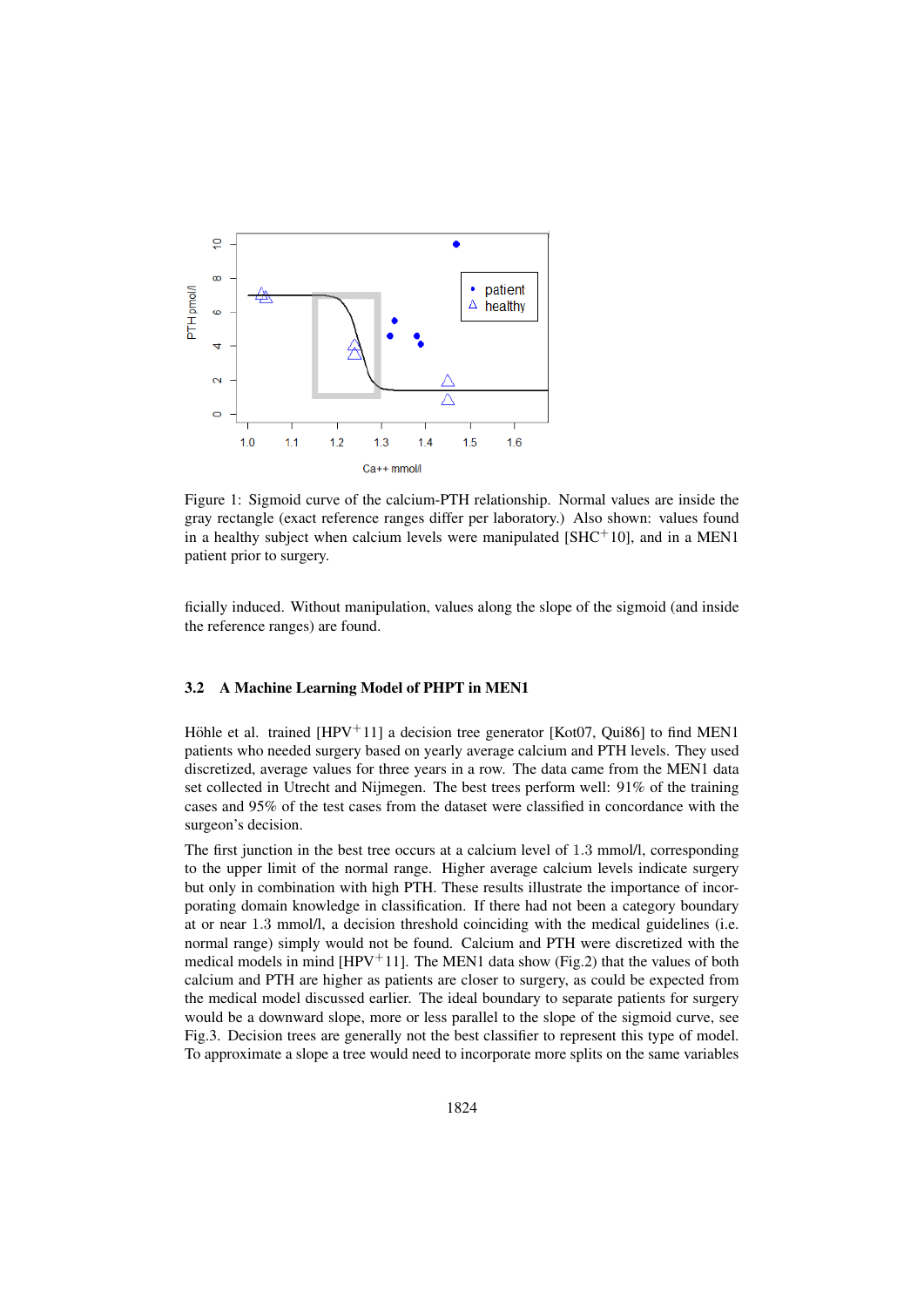

Figure 2: Calcium and PTH for MEN1 patients at different times prior to surgery. Dashed lines added for better comparison between the plots.

as illustrated in Fig.3. This is problematic because in many decision tree implementations each split would have to be coded as a separate junction, while at the same time the number of junctions is limited to prevent over-fitting [KQ02]. ML techniques that are well suited to represent sloping boundaries exist, for example Support Vector Machines (SVM) [CV95]. In this particular case, given the prior knowledge of the medical model, we would like to restrict the classifier models to *only* those incorporating the sloping boundary. We do this in the next section.

### 4 Encapsulated Models for Machine Learning

We will now show how the relationship between calcium, PTH and time-to-surgery can be encapsulated in a model that, given calcium and PTH levels, provides a single measure of how much the values deviate from the expected. This new measure should correspond with the severity of the PHPT, and serves as input in further classification steps. From a computational point of view it reduces the data by one dimension. We used the newly defined measure to find patients who would have surgery within a year, and compared the results with those of the classification tree described in the previous paragraph.

The remainder of this section describes classifier design, consisting of the following steps: data preparation, model definition and parameter fitting, discretization, and tree building.

#### 4.1 Data Preparation

The MEN1 data was augmented with a binary variable 'year', indicating patient measures taken one year prior to surgery. When available, average values of calcium and PTH for 1 to 3 years prior were calculated. As there is no way of knowing how 'far off' surgery is at the time of a patients' last record, records were cut-off either one year prior to the last available measurement or after the last surgery (whichever cut-off point was last). Records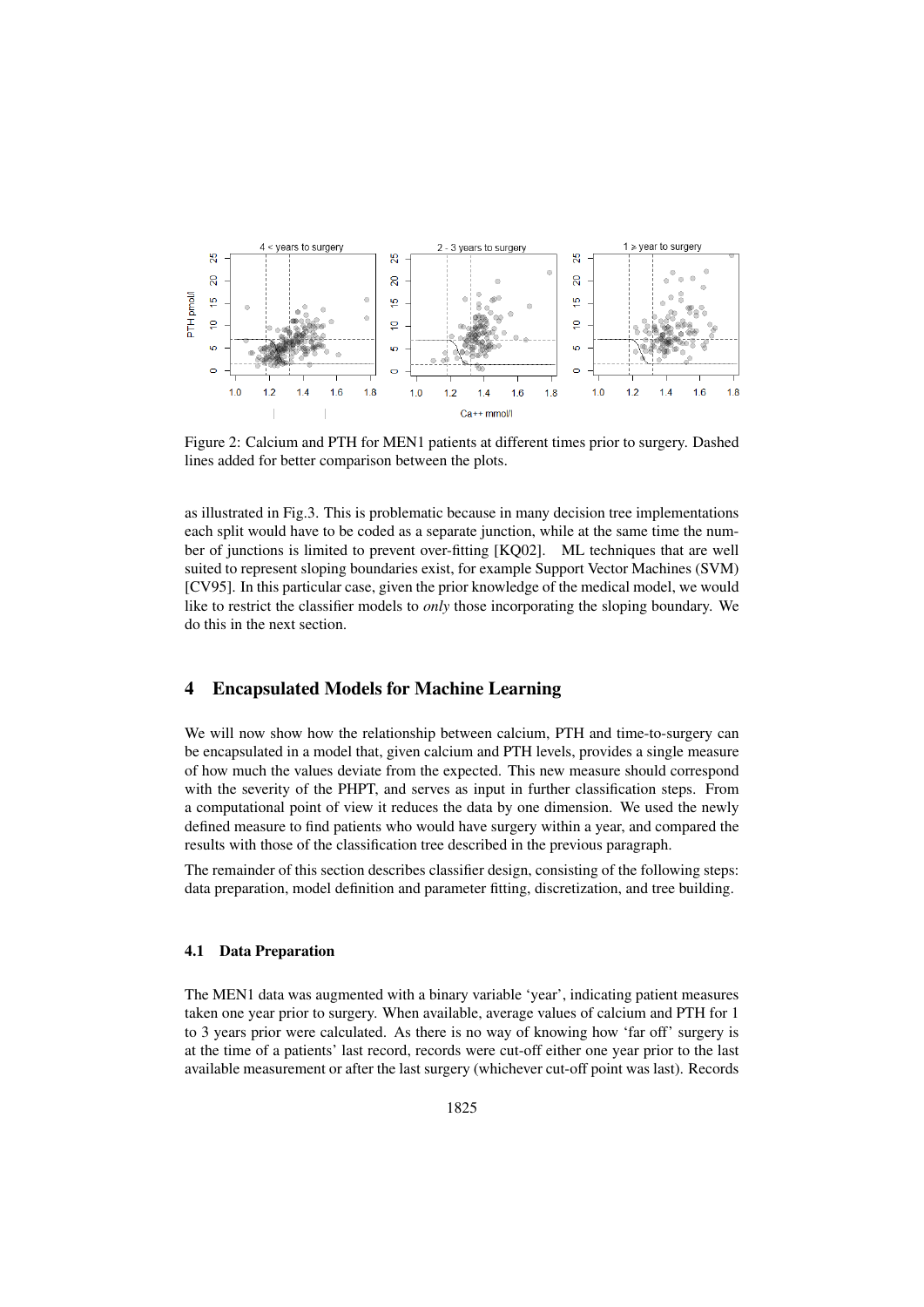

Figure 3: A univariate decision tree would need to make multiple splits on both calcium and PTH variables to encode for the changes in PTH and calcium in patients closer to surgery.

missing either calcium or PTH values were removed.

#### 4.2 Encapsulating PHPT

The medical model of the sigmoid relationship between calcium and PTH, as described in section 3.1, is taken as the starting point. Sigmoid functions are described with 4 parameters. Function  $f(x)$  (Eq. 1) is a sigmoid function, while  $g(x, d)$  (Eq. 2) is that sigmoid function moved upward and to the right, at some distance d from  $f(x)$ . It is easy to see that for  $d = 0$ ,  $g(x, d)$  reverts to  $f(x)$ . Table 1 lists the parameters of  $f(x)$  and  $g(x, d)$ .

$$
f(x) = \frac{A - B}{1 + e^{r(x - c)}} + B
$$
 (1)

$$
g(x,d) = \frac{A - B + d(1 - \varphi)}{1 + e^{r(x - (c + \rho d))}} + B + (\varphi d)
$$
 (2)

As the values of calcium and PTH found in clinical practice are those located along the slope, the relationship could have been modeled linearly, see Figure 4. By modeling the relationship as a sigmoid, the slope is modeled as a function  $d$ . Also the sigmoid curve corresponds with the relationship between calcium and PTH doctors are familiar with, and it has a (marginally) higher Area Under Receiver Operating Characteristic Curve (AUC) as a predictor for 'year'.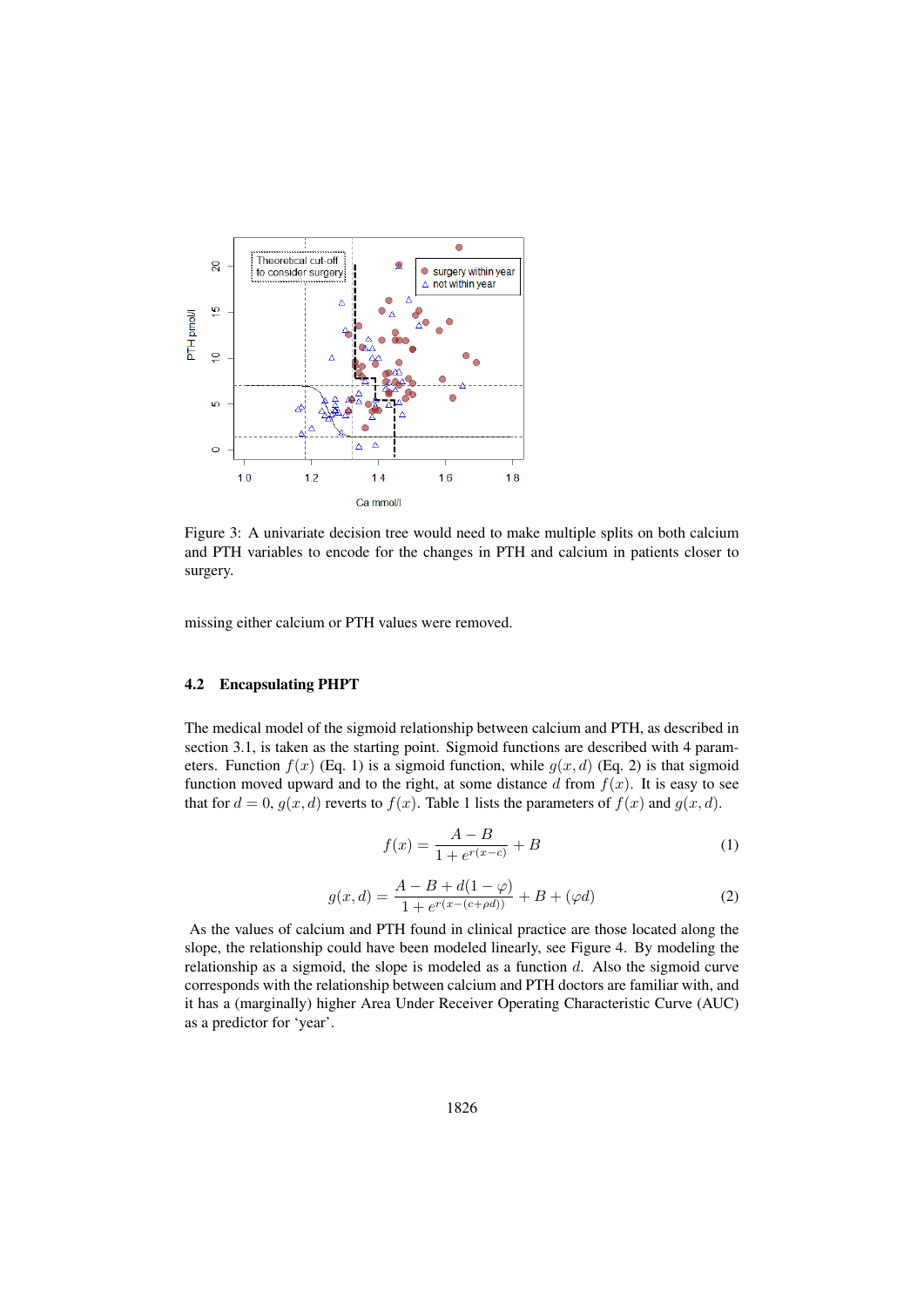| name             | description                 | tested values               | best  |
|------------------|-----------------------------|-----------------------------|-------|
| А                | top asymptote               | 8, 15                       | 15    |
| $\boldsymbol{B}$ | bottom asymptote            | 0.8, 1, 1.4                 | 0.8   |
| $\overline{c}$   | x value at set-point        | 1.225, 1.25, 1.28           | 1.225 |
| $\overline{r}$   | controls the slope,<br>the  | 40, 55, 75, 100, 130        | 55    |
|                  | 'width' of the sigmoid      |                             |       |
|                  | graph                       |                             |       |
| $\varphi$        | controls the ratio between  | 0.1, 0.2, 0.4, 0.8, 1, 1.2, | 0.1   |
|                  | increase in upper and lower | 1.5, 1.8                    |       |
|                  | asymptote                   |                             |       |
| $\rho$           | controls the displacement   | 0.008,<br>0.004,<br>0.016.  | 0.016 |
|                  | of the set-point            | 0.032, 0.04, 0.08, 0.1      |       |

Table 1: Parameters defining the sigmoid function and the sigmoid model.



Figure 4: A linear model of calcium and PTH as a predictor for time-to-surgery, compared to the sigmoid model.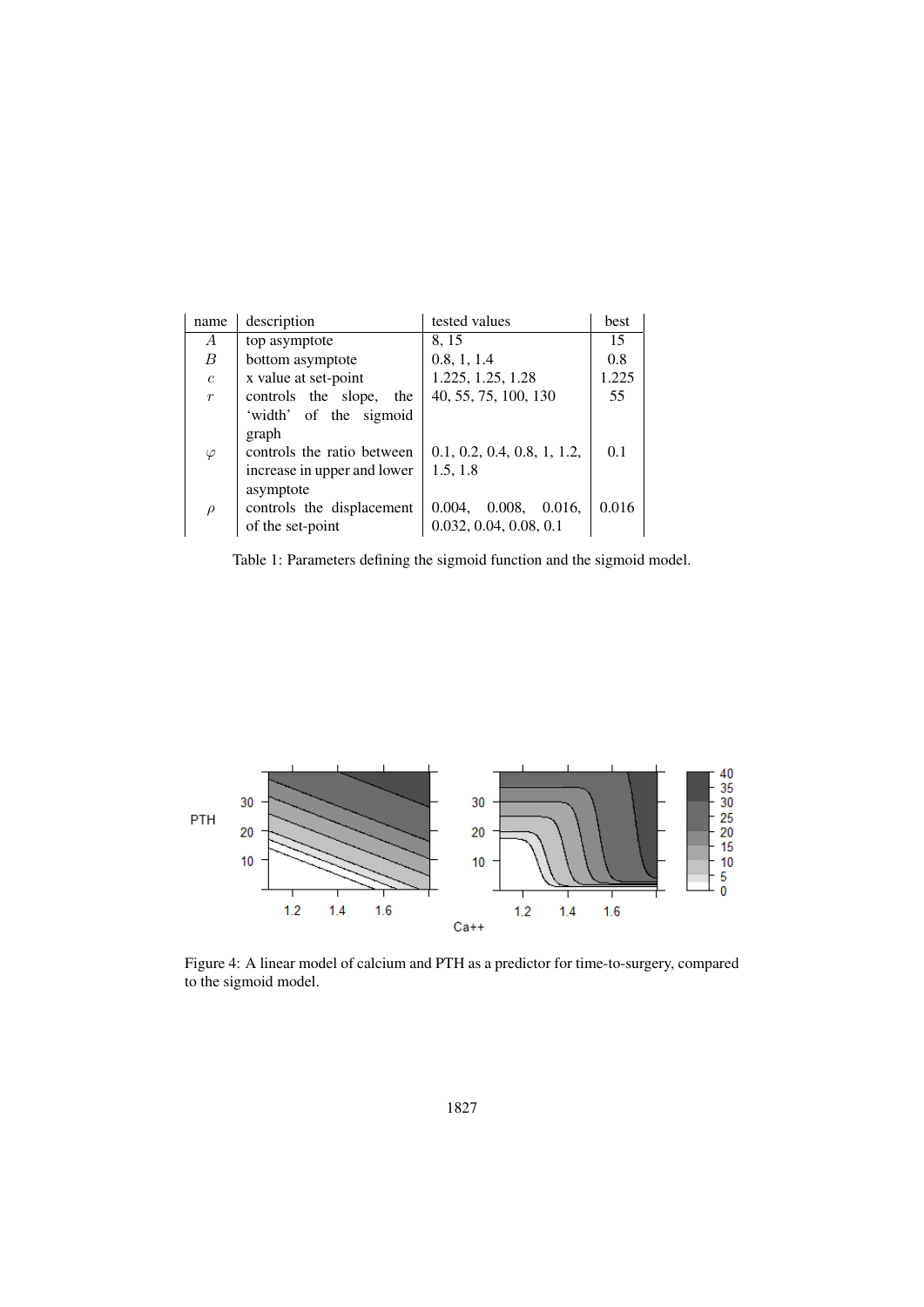

Figure 5: Graph showing the categories of d and a sample of calcium and PTH from the MEN1 data set. Inlay shows the Receiver Operating Curve for d as a predictor for surgerywithin-the-year.

#### 4.2.1 Parameter Fitting for the Sigmoid Function

Because there is no straightforward objective function, a good set of parameters was picked using a brute force approach. Specifically, parameter ranges are restricted taking into consideration the literature discussed in section 3.1 and all combinations of the values given in Table 1 were tested. We measured how well  $d$  predicted time to surgery using AUC (computed in R with the ROCR [SSBL05] package) as a predictor for 'year'. Further investigation revealed that most of the parameters are constant for all best scoring parameter combinations, that is, they have the same or similar values. Only r and  $\rho$  varied. Bootstrapping was used to validate the findings. The parameters with the highest AUC, give us the following  $f(x)$  and  $g(x, d)$ :

$$
f(x) = \frac{14.2}{1 + e^{55(x - 1.225)}} + 1\tag{3}
$$

$$
g(x,d) = \frac{14.2 + 0.9d}{1 + e^{55(x - (1.225 + 0.016d))}} + 1 + (0.1d)
$$
\n(4)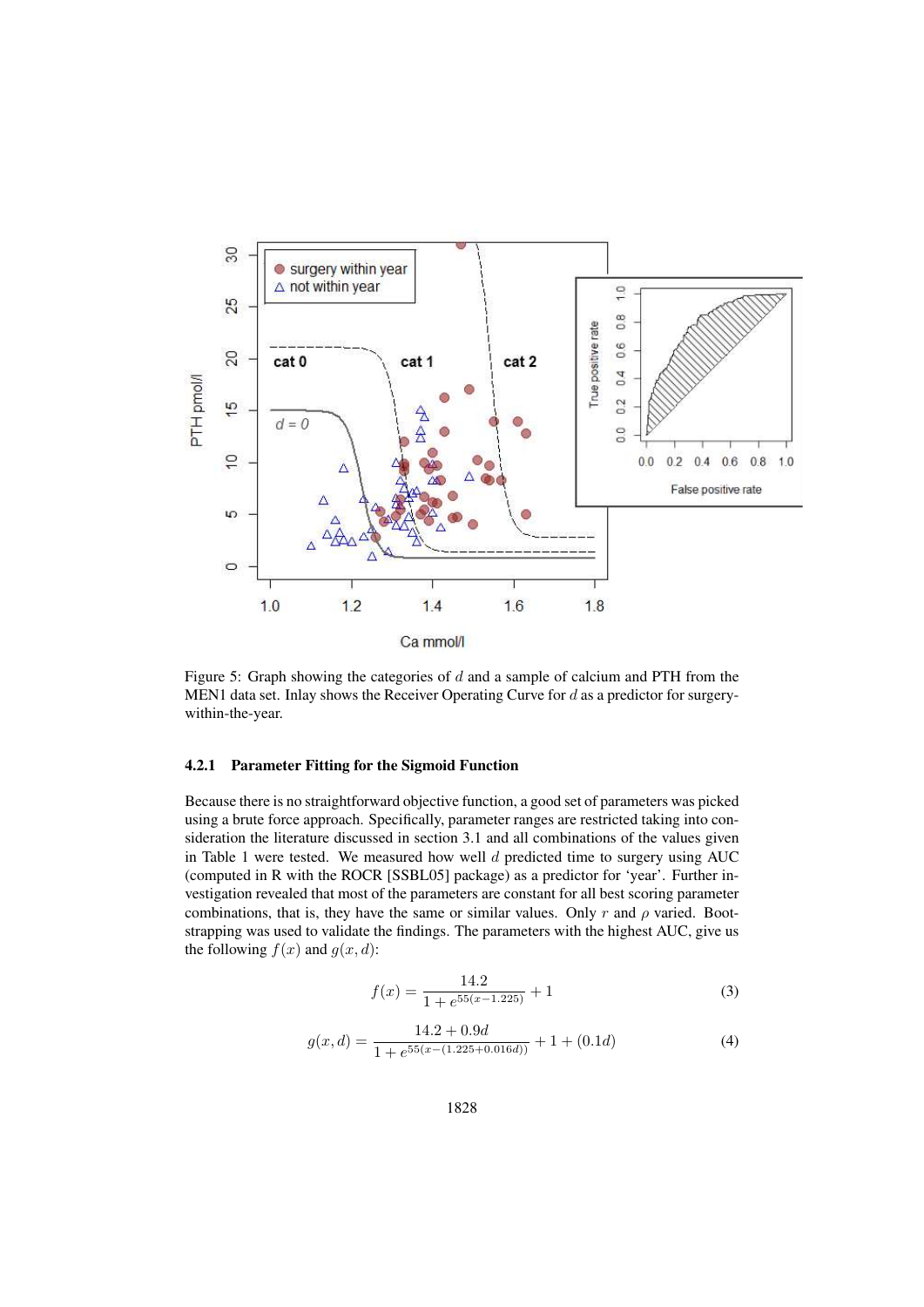

Figure 6: Decision tree for identifying patients that will be due for surgery within a year.

Combined calcium and PTH levels are only indicative of PHPT when finds are located above the graph for  $f(x)$ . We defined  $d = 0$  for levels beneath  $f(x)$  and used  $q(x, d)$ to find d in all other cases. Function  $g(x, d)$  returns the PTH level for the input calcium level and  $d$ . Rewriting it to return  $d$  given calcium and PTH is cumbersome. Instead  $d$  is approximated iteratively, akin to the Bisection Method for finding roots.

#### 4.3 Discretization and Tree Building

The tree-building algorithm requires that the input variables be discrete. The newly calculated value  $d$  was discretized according to the Minimum Description Length principle [FI93] using Orange Canvas software  $[CDX<sup>+</sup>05]$ . This resulted in three categories, with cut-points at 6.1 and 20.0. The following input variables were supplied to the Moku tree building algorithm [HPV<sup>+</sup>11]:  $d_{cat.}$  calculated from the input values of calcium and PTH; at most 3 historical values of  $d$  (also categorized) calculated from the average values of calcium and PTH over the previous, one, two and three years. These historical values were not always available.

#### 4.4 Evaluation

The decision tree in Figure 6 has an accuracy of 90%, on both the test and trainings-set. Once the  $d$  has been computed and the category is known, the decision process becomes very simple as there are only three categories and two junctions in the tree. Together these cover all possible finds. The tree has a Positive Predictive Value of 0.91 and a Negative Predictive Value of 0.65. This is understandable as the data-set is highly skewed, with 969 negative examples and 126 positive examples.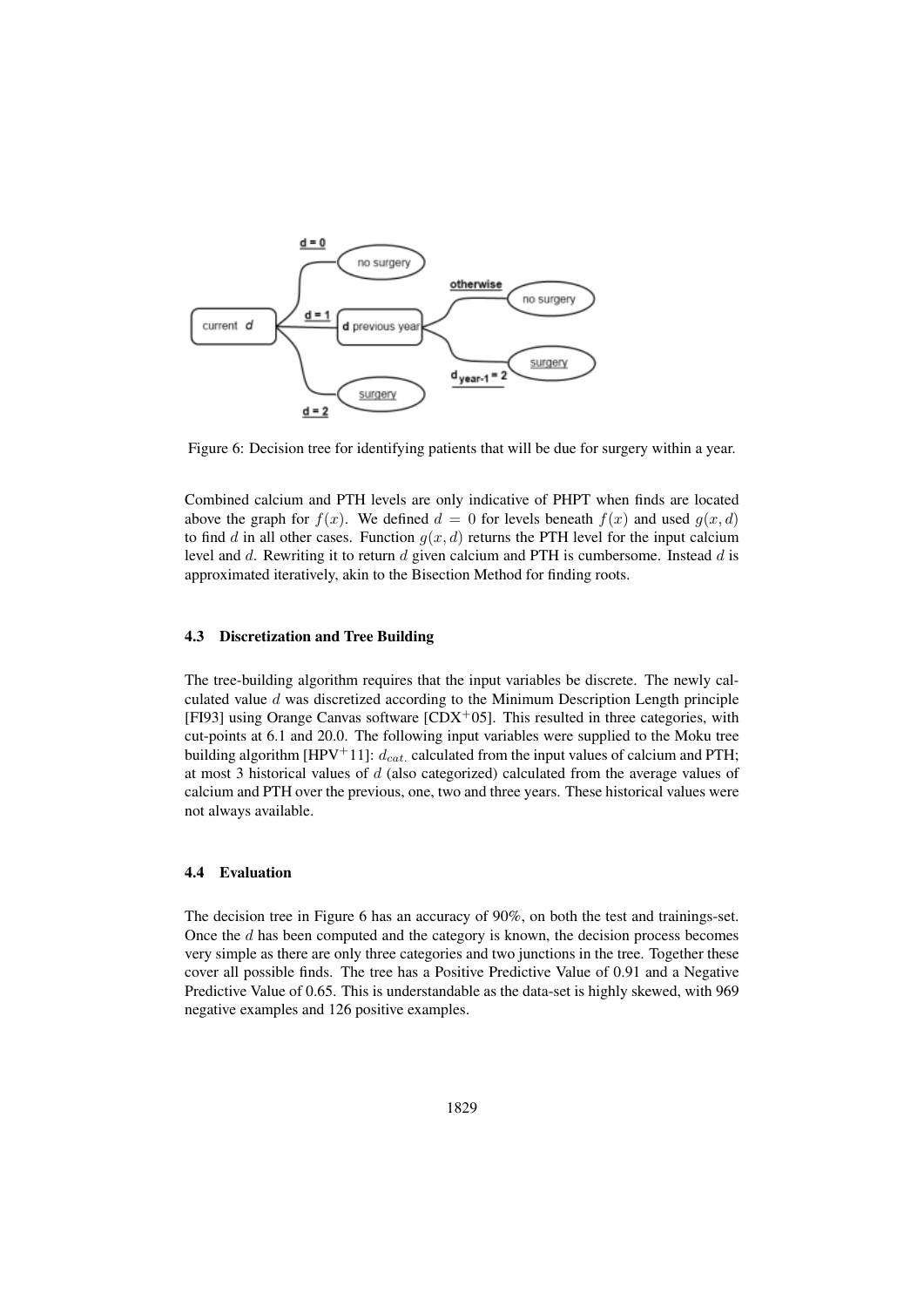# 5 Discussion

We used a generic machine learning technique, tree building, combined with a model provided for us by medical science, to solve a classification task. The tree is based on the input data, and classification performance measures how well the tree represents any patterns found in the input data. However, the input data may not provide a sufficient and accurate description of the problem. For example, we only used two measurements, PTH and calcium, to predict the outcome. In real life a doctor will consider more factors before reaching a decision. Also, it is unknown if the doctor's decision was correct.

The decision tree we found using the Moku tree building algorithm is small, simple and codes for all possible finds. Compared to the original tree found by Höhle et al. it is slightly less accurate: they achieve  $91\%$  accuracy for the training cases and  $95\%$  for the test cases, we have 90% accuracy on both test and train cases. The original tree was trained directly from (categorized) data while our tree used the variable  $d$  that encapsulates the relationship between calcium and PTH in a single measure that indicates 'far off' from the normal values the patient findings were. In other words, by merging calcium and PTH into one variable we enforced that the classifier observes the connexion between the two. The original classifier finds this connexion 'on its own', but it also allows for exceptions. For example, surgery is indicated in cases where both last years calcium and calcium three years ago were high, if the accompanying PTH of last year was also elevated. Except when last years' PTH was *highly* elevated (i.e. in the highest category). It is not clear whether this represents a valid reasoning pattern or a case of over-fitting.

Ideally a measure based on a medical model should be less prone to over-fitting than a measure obtained from an all purpose machine learning algorithm trained on a single data-set. MEN1 is a rare hereditary condition. We only had a small set of data collected at two cities in the Netherlands, containing a little over 1000 records for 117 patients. So the danger of over-fitting is real. To test if incorporating medical knowledge produced a more general classifier would require an additional, different and larger, data-set.

The difference in procedure between the approach described in Section 4 and the one taken by Höhle et al. is not that big. In both cases the input data was prepared with domain knowledge in mind, prior to feeding it to the tree building algorithm. Data preparation, in some form or other, is generally the first step before applying ML techniques to a data set. And it usually requires some background knowledge.

We tried to be thorough in applying medical background knowledge in the data preparation phase. Calculating  $d$  from calcium and PTH is a constituent part of the classifier, and it is described explicitly so that it can be evaluated and if necessary improved. On the down-side, the more a classifier depends on domain knowledge (as opposed to learning from data), the more time-consuming and specific to the particular domain, building that classifier becomes. This is illustrated by studies like this example of Bayesian Network design [vdGRW $+02$ ].

The algorithm used to find  $d$  is not a black box. This deviation measure is something doctors can understand, and therefore they can evaluate and adjust the algorithm for  $d$ to new medical insights. As it is, the measure  $d$  only takes as input calcium and PTH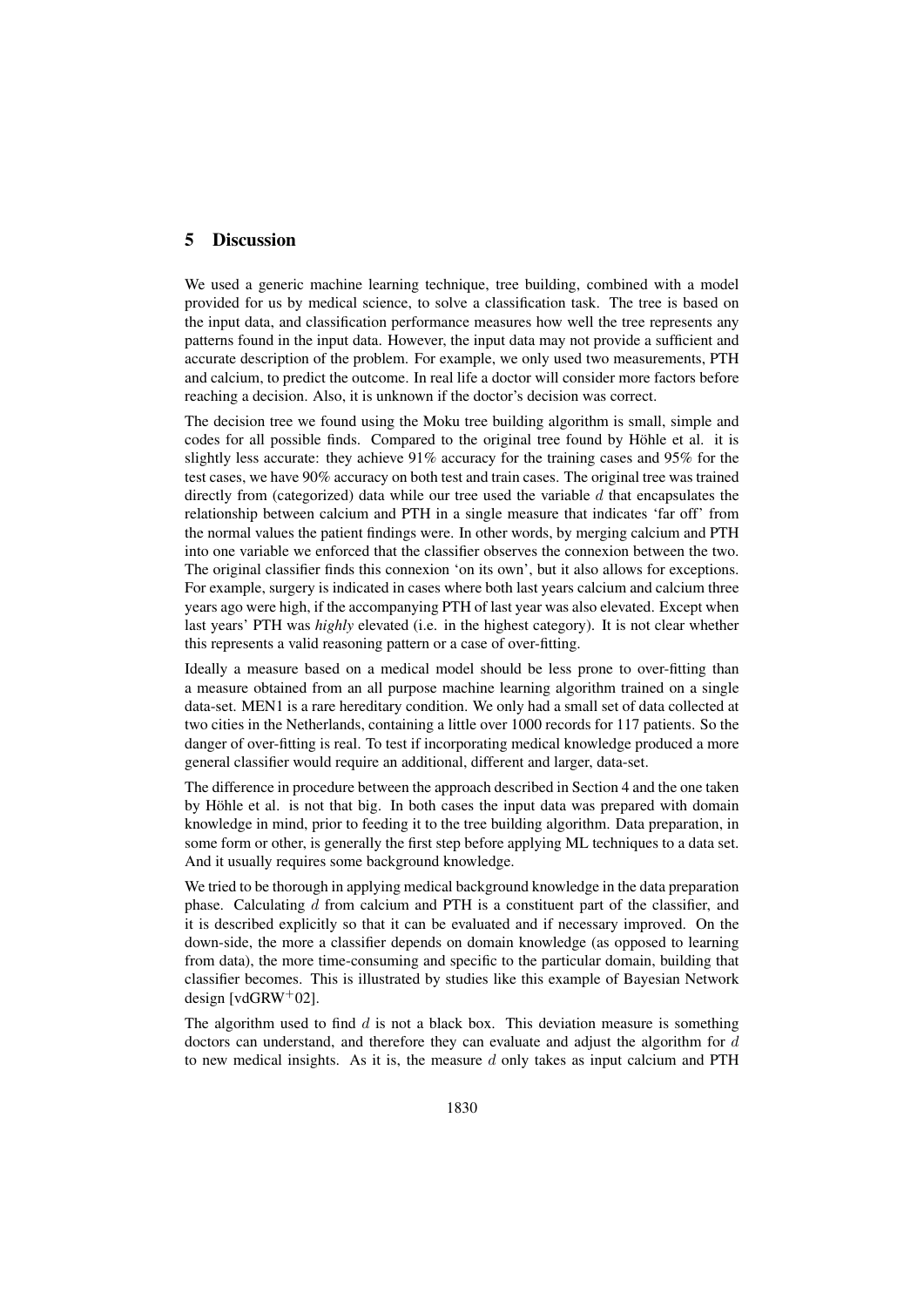levels but other variables could be included too. For example serum PTH raises with age [MMY84] so if  $d$  is to denote the deviation from normal values it should return different  $ds$ for patients of different ages. While we did find the expected relationship between age and PTH in our data-set, attempts to use age when calculating  $d$  did not yield a better predictor. That is, we could not establish that doctors used deviation from *age-*normal PTH levels as an indicator for PHPT.

Some predictive tools that are actually used in daily clinical practice were designed using a similar approach to the one described in this paper. For example, established tools for risk estimation for prostate cancer patients use a small number of variables to calculate patient risk[LS09]. The tools use a measure called 'Gleason score', which is a grade representing a pathologist's professional judgment of tumor tissue, in combination with a few other patient findings. The latter are either continuous variables, from which individual risk is calculated using an algorithm equivalent to a Naive Bayes classifier. Or, the findings are categorized and summed to find which risk category the patient fits into. In other words, the input variables are patient findings translated into meaningful units of information corresponding to severity categories. This is a form of encapsulation, because the raw data and the method of deriving the information from the data is hidden from the rest of the classifier, which only deals with the end value. Another real-life example is the first trimester screening for fetal chromosomal abnormalities [KHdMS12]. Screening is routinely offered to pregnant women at risk and is fully integrated in the software used by obstetricians. Here too patient findings are translated into more meaningful units of information, which are then fed into a Naive Bayes classifier. Specifically, the classifier uses weight corrected, Multiples of the Median (MoM,  $x_{M \circ M} = x/\mu$ ) of two proteins measured in patient's blood. Note that given a patient measurement, the MoM value depends on which population is taken to calculate the median: the MoM value encapsulates the individual patient's place in the appropriate (sub-)population.

The classification process described in this paper consists of two steps that are designed to align with the clinician's cognitive model of the problem domain. The first step of calculating d corresponds to judging how 'far off' the calcium and PTH findings are. Then the next classification step takes into account current and previous findings before reaching a conclusion. The type of predictive tools that are in use by practitioners indicate that if the measure  $d$  were to be verified and trusted by domain experts (and not an ad-hoc model devised by a computer scientist), a classifier incorporating this measure could be an acceptable decision support tool. Like the variables used in the predictive tools discussed in the previous paragraph,  $d$  is independent of the rest of the classifier and can be evaluated and improved separately, analogous to Object design in OO software engineering. In general, combining different algorithms in one decision support tool does not hinder the explicability of the decision process. It may even facilitate it. There is evidence from cognitive science that as medical practitioners gain expertise, they reason less from data directly, instead they encapsulate the data into clinically relevant concepts and use these in their diagnostic reasoning [RSB00].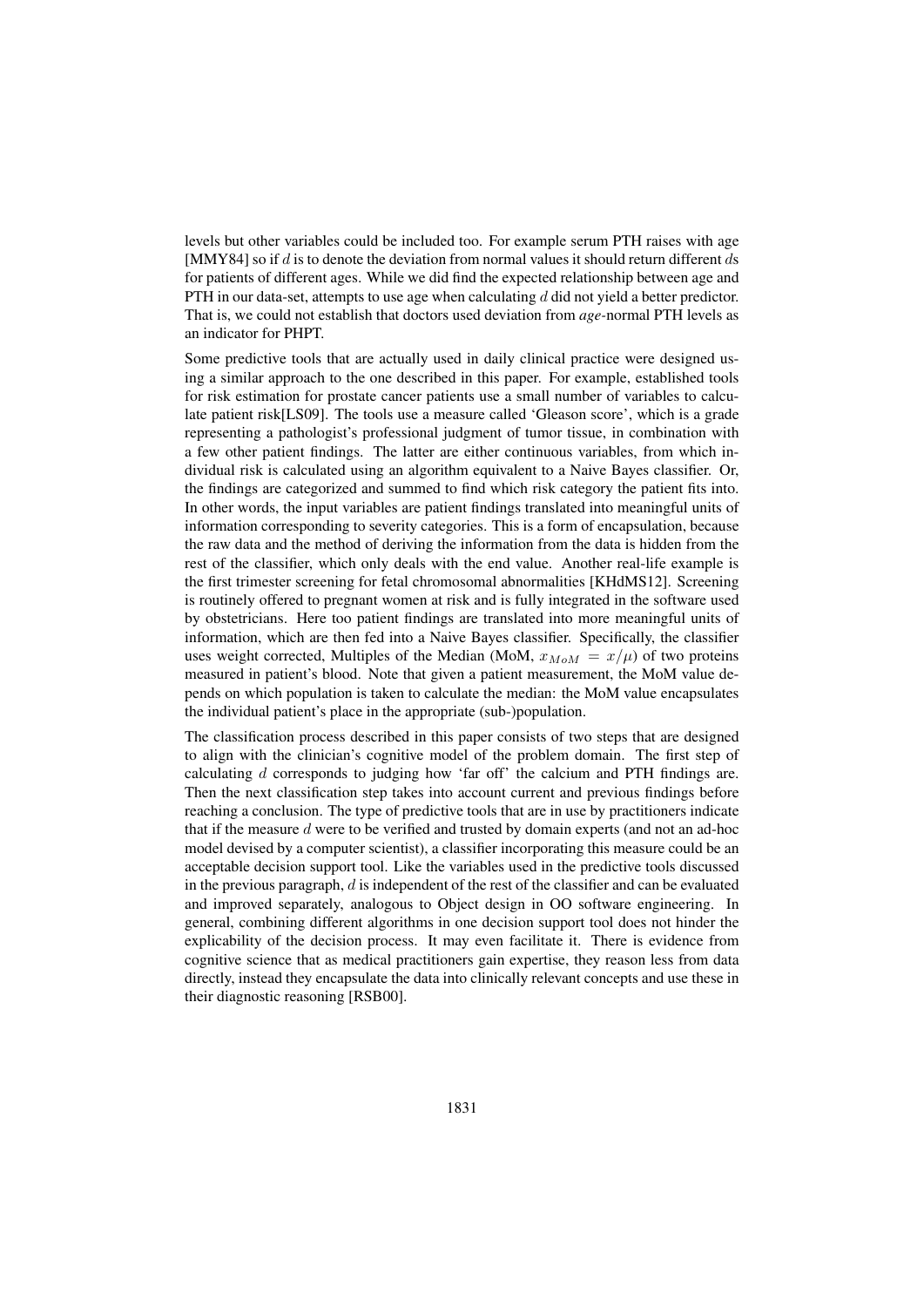### 6 Conclusion

We compared two decision trees built from the same data-set, but in the future the same should be repeated for other ML techniques. Preferably this should be done with a more extensive data-set. In this case we only had 3 variables to work with: calcium, PTH and age. Other variables like patient kinship and genetic mutations contained too many values to be useful.

In this paper we used 3 fairly simple techniques to build a classifier: we fitted a mathematical model to data, discretized the output and built a decision tree with the result. But nothing stands in the way of leveraging the full power of ML and Artificial Intelligence in general to deliver high quality decision support. That is, by carefully choosing algorithms and methods according to the sub-problems to model, it is possible to pick an algorithm that is well suited to model each particular sub-problem while at the same time preventing over-fitting to a particular data-set, by constraining the search to models that comply with expert opinion of the domain. This also means the algorithm incorporates concepts users are familiar with, making the reasoning process more transparent and aiding the acceptance of the algorithm as a tool for decision support.

### 7 Acknowledgments

The authors wish to thank Dr. Ameen Abu-Hanna for helping us get a better picture of what is expected of predictive tools in the medical domain and for his pointers on statistical methods.

# References

| [Aha92]       | David W. Aha. Generalizing from Case Studies: A Case Study. In Proceedings<br>of the Ninth International Conference on Machine Learning, pages 1–10. Morgan<br>Kaufmann, 1992.                               |  |
|---------------|--------------------------------------------------------------------------------------------------------------------------------------------------------------------------------------------------------------|--|
| $[CDX^+05]$   | Tomaž Curk, Janez Demšar, Oikai Xu, Gregor Leban, Uroš Petrovič, Ivan Bratko,<br>Gad Shaulsky, and Blaž Zupan. Microarray data mining with visual programming.<br>Bioinformatics, 21:396-398, February 2005. |  |
| <b>[CV95]</b> | Corinna Cortes and Vladimir Vapnik. Support-vector networks. <i>Machine Learning</i> ,<br>20(3):273-297, 1995.                                                                                               |  |
| [FI93]        | Usama M. Fayyad and Keki B. Irani. Multi-Interval Discretization of Continuous-<br>Valued Attributes for Classification Learning. In <i>IJCAI</i> , pages 1022–1029, 1993.                                   |  |
| [HL95]        | Walter L. Hürsch and Cristina Videira Lopes. Separation of Concerns. Technical<br>report, College of Computer Science, Northeastern University, 1995.                                                        |  |
| $[HPV^+11]$   | D. Höhle, C. R. C. Pieterman, G. D. Valk, A. R. Hermus, H. P. F. Koppeschaar, John-<br>Jules Ch. Meyer, and R. P. J. de Lange. Classifying the decision to perform surgery                                   |  |